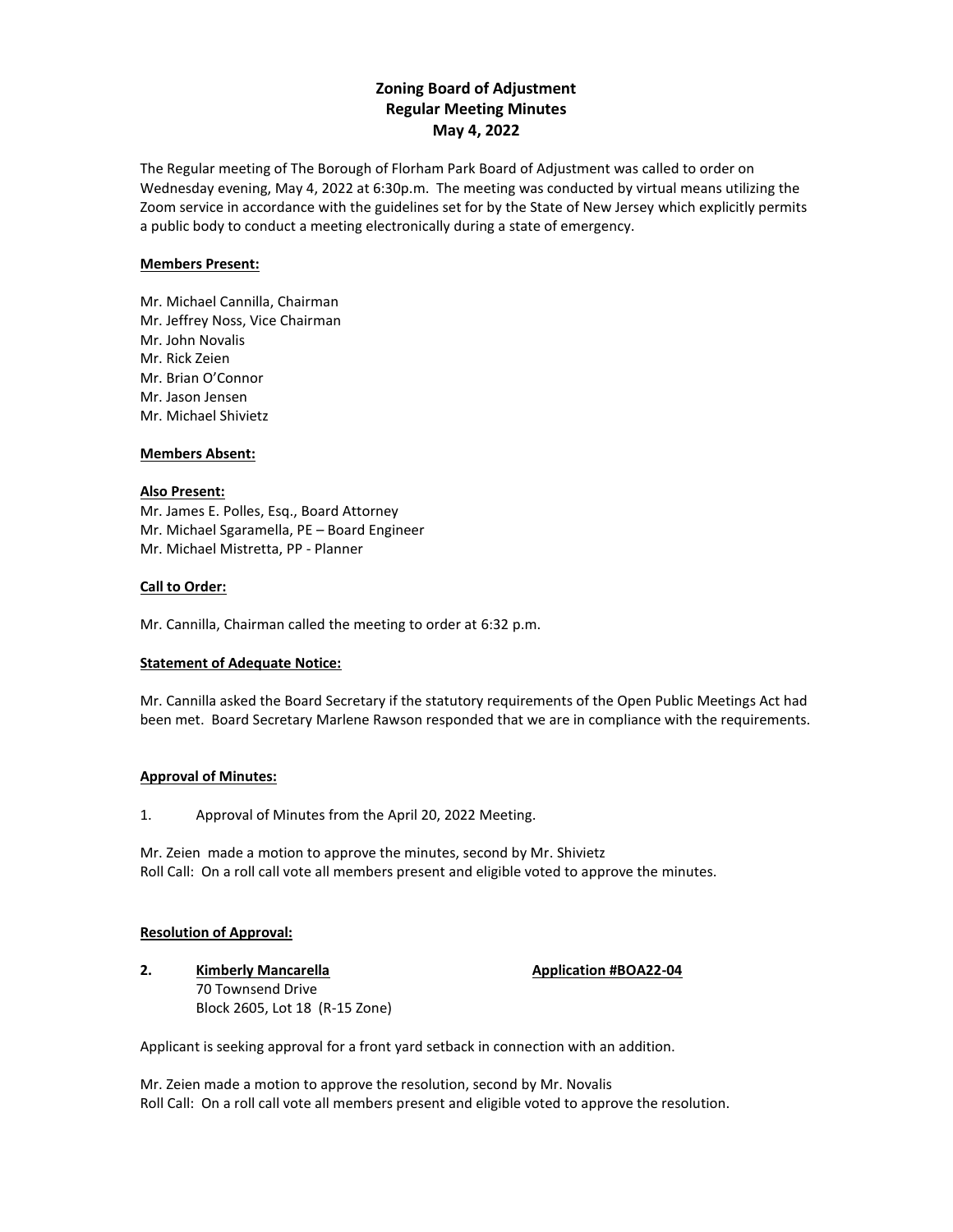### **C Variance:**

# **7. AJ Developers LLC Application #BOA22-06** 111 Braidburn Road Block 3502, Lot 24 (R-15)

Applicant is seeking approval for 10.15% building coverage where 9.5% is permitted in connection with a covered porch.

Steven Azzolini, Esq. represented the applicant. He gave an overview of the application. His client is a real estate developer who has constructed at least 30 homes in Florham Park. The subject home is in the R-15 zone. It is being custom built for a contract purchaser. An error on the part of the builder created a slight overage on the allowable building coverage.

The home is located in the R-15 zone. The lot size is three times larger than what is required for the zone. The excess building coverage amounts to .65% and was created by a roof overhang that was added to an open air porch/patio in the rear. The home conforms in in all other aspects. It does not affect the massing of the home and is not a streetscape concern. The location of the home is across the street from open space of a golf course.

Art Pizzi, real estate developer was sworn in. He stated that the lot was purchased in 2020. They signed a contract with the buyer in June 2021 and the plans permits were approved in October 2021. They submitted plans and after the required inspections, the home was framed, and the porch was under construction. It was then that he realized the porch discrepancy. He immediately stopped construction and contacted the Borough Construction Official.

Mr. Pizzi said that there was separate conversations about adding a porch covering/overhang between the owner and the architect that Mr. Pizzi was not part of. The permit was issued on the originally submitted plans that did not include the porch overhang. The framer added the overhang without the revised plan page approved by the construction department. Once Mr. Pizzi discovered the roof overhang was not yet submitted or on the approved plan set, he contacted the construction official.

The revised plan page showing the roof over the porch was submitted to the Construction Department where it was denied due to the increase in building coverage and he was instructed to apply for a variance.

Andy Ginsburg, contract purchaser of home, was sworn in. He agreed that he had a discussion with the architect about adding a roof over the patio/porch. He has developed skin cancer and needs to stay out of the sun.

Chris Szymczak, Architect, was sworn in. He said that the home was designed with the raised patio/porch. It is on the first floor level which is above grade. The size is 30 feet x 12 feet. It is very far back from the setback line and is open on three sides. He prepared the roof plan. The overhang will also offer protection from the weather and make the patio more useable.

Mr. Szymczak stated the building coverage limit is 4231 square feet. The plan inclusive of the new overhang is 4523 square feet. It is 292 square feet over the building coverage limit. He said he measured all overhangs in the field. The house overhangs alone add 390 square feet to the home. Eliminating them would detract from curb appeal of the home. They also serve an important purpose by keeping water away from the home.

The Board was confused as to how many drawing sets there were and the timing of submission. Chris Szymczak stated that there were multiple revisions to the plans. The patio was always there, but at one point, there was no roof over it. The first signed and sealed plans did not have a roof. That was the set that permits were issued for. The second submission included the roof over the patio. This was re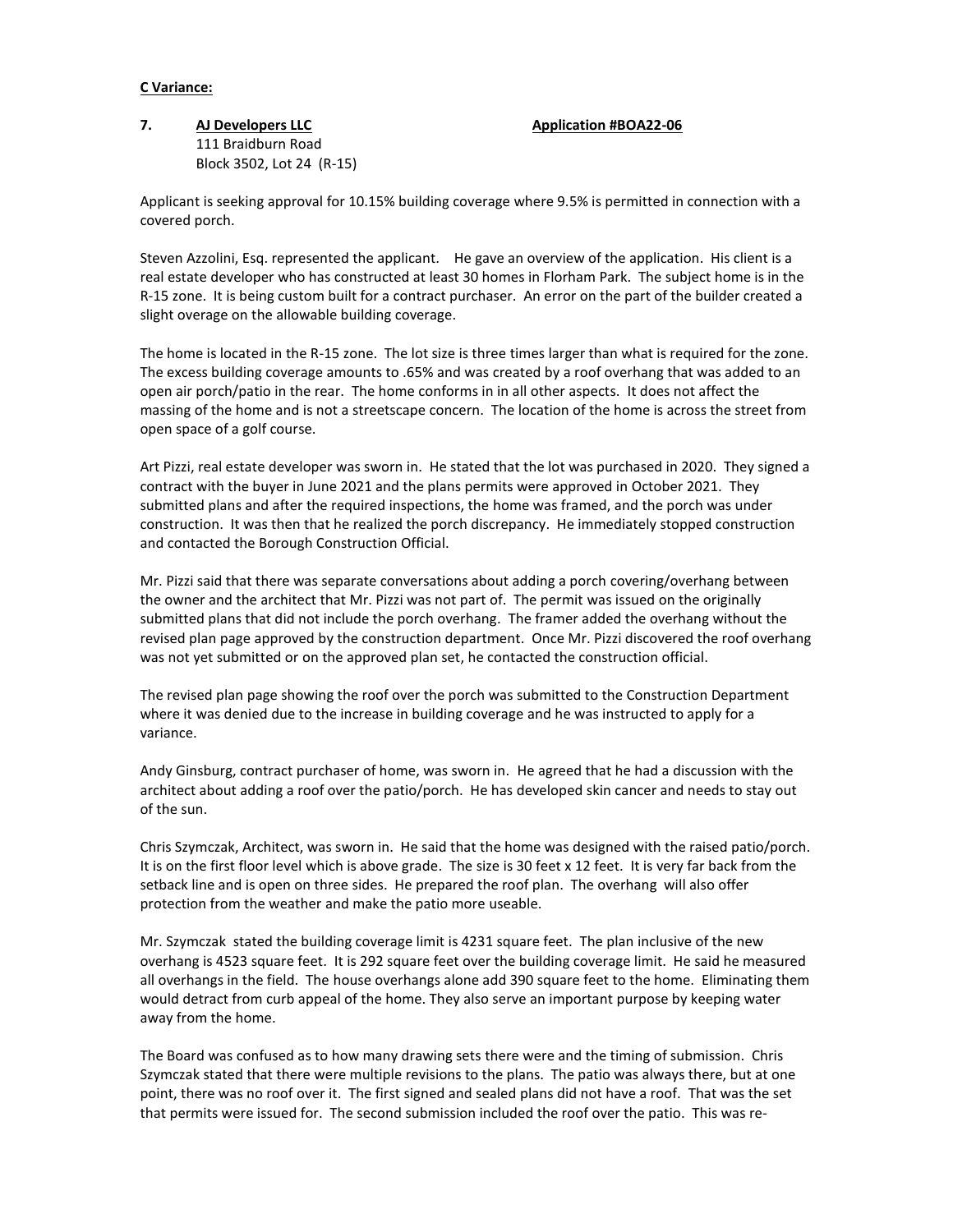submitted after permits were issued and construction began. He did not check the coverage numbers because the property was so large.

John Novalis asked why they chose a raised patio and asked if it could be entirely enclosed. Chris Szymczak replied that the foundation is to the first finished floor and it must be a full foundation to hold back the earth. He agreed that the foundation is strong enough to fully enclose. John Novalis thought that the area could be fully enclosed and made a four-season room and some future date. Steve Azzolini said that they would agree to a condition that it could not be enclosed, other than screens.

Rick Zeien confirmed that the roof leaders and gutters lead towards and underground drainage system.

Peter Korzen, PE, engineer for the project, was sworn in. He described the site as 1.02 acres and has more 19 and 27 feet on each side yard setback. The rear portion of the property is vast and partially wooded. All runoff will be directed to an underground pipe that will lead to the storm sewer system. This was approved by the Borough Engineer. He continued that the covering over the porch covering is actually be a benefit to drainage by directing the water into the system. He added that the covered porch not be seen by any neighbors due to the size of the property and setbacks.

The building coverage numbers on the zoning table were based on architectural plans dated October 1, 2021 showing a raised patio only.

Mike Cannilla questioned the timing of the first set of drawings and the second set and the confusion on when the change was made and why it was not discovered sooner.

Peter Korzen said he discovered the plan discrepancy and the porch covering when he did went to do the as-built survey. Art Pizzi said that when he realized he did not have the porch roof page at the time of framing, he picked up the revised pages from the architect. Art Pizzi initially thought the change was submitted to the Borough, but admitted he did not look at his sealed set to be sure that it was on the original set.

Steve Azzolini stated that they are not saying that it was a mistake by the Borough. This was an error on the part of the builder. It was not done with intent. From a legal perspective, he believes that it can qualify as a C-2 variance because it is not egregious and there is no detriment to the public good or zone plan. It is .65% of a building coverage variance and there are no other violations. It does not violate any setbacks. There is some benefit in that it will help with drainage and there is no detriment to any neighbors.

Mike Cannilla asked if they would consider conditions attached. Mr. Azzolini said that no walled enclosure or second story would be permitted, if approved.

John Novalis agreed but added that screens would be acceptable so that the patio could be enjoyed without insect infestations. Mr. Ginsburg would like to be able to have lightweight screens.

Steve Azzolini replied that his client would be happy to agree to that.

Jeff Noss stated that he lives near there and visited the lot. It is a very large lot. He found the patio/porch to be tastefully constructed and acceptable to him and does not create massing.. He hoped that there would be better procedures and communication with the architect in the future.

John Novalis stated that he also saw the home and lot. He would like to prevent future mistakes like this. He agreed that the developer needs to be more careful. There were lots of people involved in this project that should have been aware of this.

Jason Jensen said that he thinks it was an honest mistake. He appreciated that they came forward.

Mike Cannilla also agreed that they need to pay more attention going forward.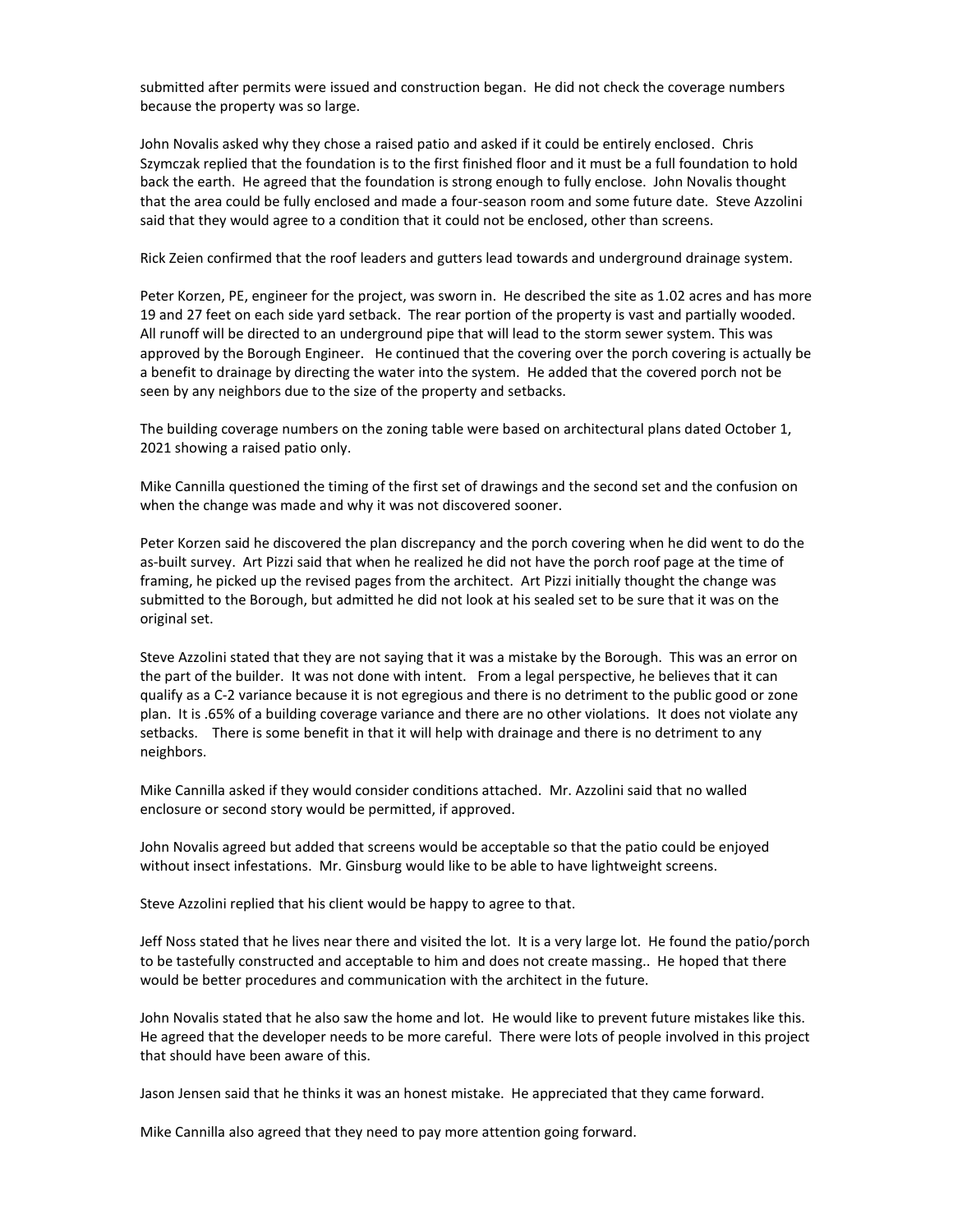There were no other comments or questions from the Board members or the public. Mr. Cannilla called for a motion.

Mr. Noss made a motion to approve the application with the noted conditions, second by Mr. O'Connor Roll Call: On a roll call vote all members present and eligible voted to approve the application.

*Break: 7:45pm-7:51pm*

#### **D- Use Variance and Related Bulk Variances:**

**8. The Johnson Residence Application #BOA22-01** 76 Burnet Road Block 1501, Lot 3 (R-15 zone)

Applicant is seeking approval to improve and develop the Property for use as a two-family structure with one accessory structure.

Carried from the March 16, 2022 meeting without further notice or publication.

Simone Calli, Esq. represented the applicant. She stated that this is their third appearance and she intends to conclude the presentation at tonight's hearing. She restated that this is an historically twofamily home that has existed here since 1926. It pre-dates zoning in Florham Park. All homes on Burnet Road are multi-family except for one home.

She continued that they listened to the comments and concerns of the Board members. She said there is no negative impact associated with this request. The use has existed for almost 100 years and no one has objected to it. The property will be the gold standard in this area. They carefully worked through the concerns of the Board members and endured the costs associated with it. The Applicants want to live here.

The Applicant also heard about the exterior door leading to the basement and have decided to remove the door. The final design is consistent with the area and will enhance the overall visual impact of the area. They respectfully request that the application approved tonight and to be welcomed to Florham Park.

Mike Cannilla confirmed with Marlene Rawson that all Board Members are eligible to vote.

Jeff Noss asked Michael Tobia, the Applicant's planner, for some clarification on planning proofs. He is trying to balance reality. He understands the concept of being ideally suited, and that there are twofamily homes that exist in the area. What he is having trouble with is the idea of variance approval for a use that is not anywhere in Florham Park. The proofs on the negative criteria need to be strong.

Michael Tobia replied that the neighborhood is dominated by two-family uses. You would probably not find this home collection anywhere else in Florham Park. That underscores the need for zoning flexibility and the Board of Adjustment exists for zoning flexibility. It is unique and isolated area. It should be looked at through the lens of a use variance.

Jeff Noss agreed that this may not cause a domino effect because strong positive proofs are required. Michael Tobia felt this this application makes a unique and strong argument for what the applicant is requesting.

John Novalis said that we do not know for sure if other neighborhood homes are two-family. It was never proven. The owners of this property can sell or not move in at all, and it would simply be a rental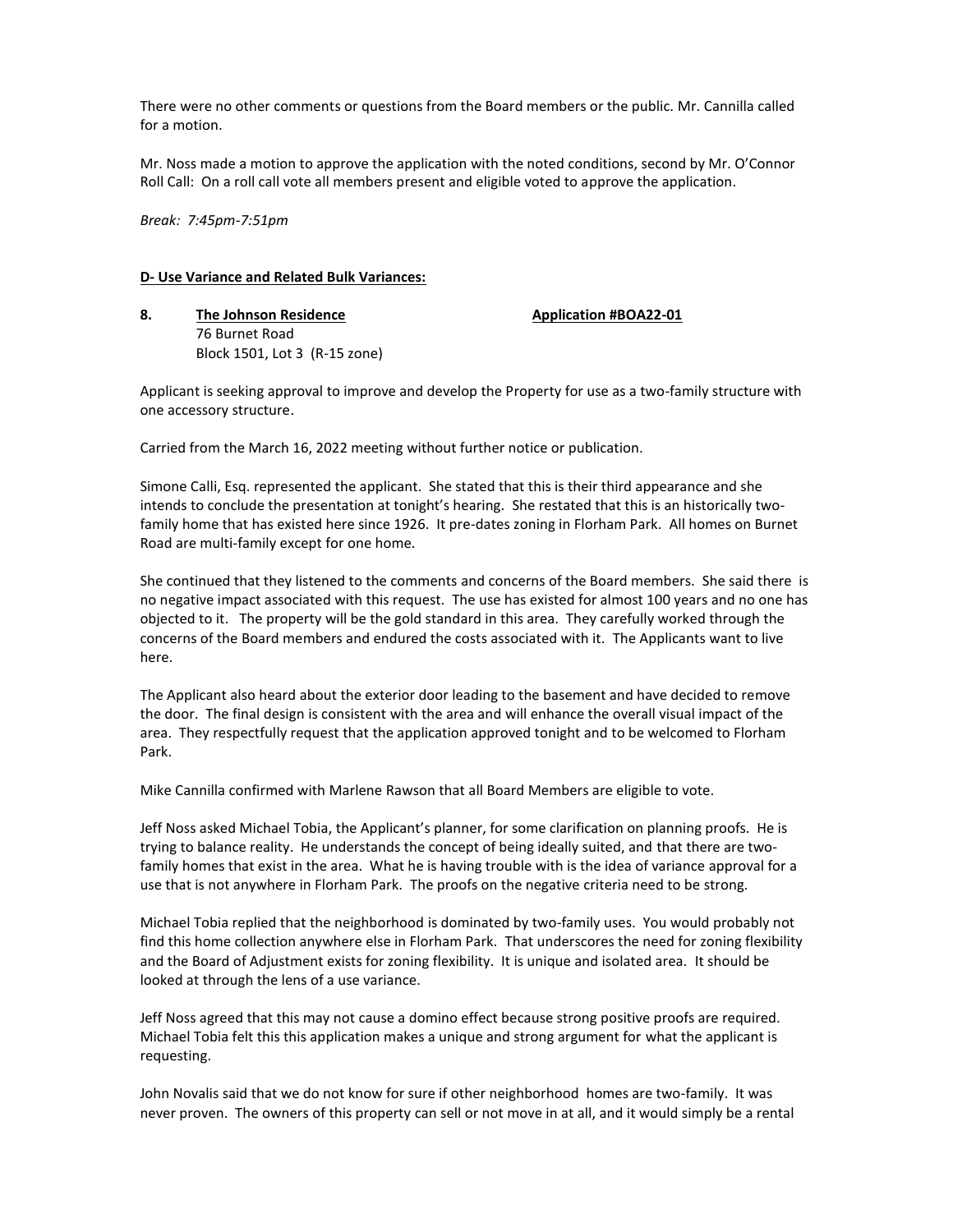property. He wants clarification on what the applicants can do if they are approved. He asked if the other homes are legal two-family homes by way of a D variance or a Certification.

Simone Calli responded that they submitted tax cards for the other homes on Burnet that indicate two and three family usage. Michael Tobia added that they are not speculating about that. He observed standard indicators of two famiy usage such as separate utility meters, door bells. He personally has been in one of the homes. This is an older neighborhood and the homes are allowed to exist if they pre-date zoning. He added that it is not this Applicant's responsibility to certify other two-family homes. This property will fit in the pattern of the neighborhood.

James Polles clarified that the applicant is describing the balance of the neighborhood. Board Planner Katherine Sarmad noted that 70 Burnet received a certificate of non-conformity. The Applicant is reinforcing the claim of site suitability for 76 Burnet. He added that there can't be a condition that restricts ownership or compels the applicant to live in the home. Those restrictions and conditions cannot be employed and that has been made clear by the Appellate Division of the Courts.

James Polles said that the Board must think in terms of the D-1 use variance and applying the facts to case law when considering an approval. They have the power to grant a non-permitted use if the positive criteria exists. Special reasons must be proven and and it must promote the general welfare. The Board must decide if it has been proven that the property is particularly suited for that use and if it will promote the general welfare. They must also determine if the negative criteria has been addressed and it will not be detrimental to the public good or the impair the zoning ordinance or zone plan.

Mike Shivietz agreed that there should be an enhanced quality of proof but it is important to note that it should not be inconsistent with the Master Plan and Zoning Ordinance.

Michael Tobia said that the neighborhood is a single-family zone, but in reality there are mostly two and three-family homes. It is impossible to conclude that this would be a detriment. It is an isolated neighborhood that leans towards two-family usage.

Board Planner Michael Mistretta stated that Michael Tobia put the proofs on the record by his testimony. He also testified on the enhanced quality of proof and particular suitability in support of the D-1 use variance. The Board must deliberate on whether they meet the standard that Katherine Sarmad summarized in her planning memo. He added that the Applicant brought the application more into conformity and addressed the Board concerns by removing one accessory building.

Jeff Noss confirmed that most of the "C" variances have been removed by the elimination of the one accessory building. Michael Tobia stated that the requested variances are a use variance and one "C" variance for a detached two-bay garage that is pre-existing, non–conforming due to the size.

Jeff Noss concluded that there are many homes for rent in Florham Park. They will rent out half of this house. He did not think that it was that unusual or different from a full house rental.

He asked a question on what the tax records say. Simone Calli replied that it states that there is one owner but there is two units. Michael Tobia stated that this was one of the homes with two electric meters.

There were no other questions or comments from the Board or the Public.

Mr. Cannilla called for a motion.

Mr. Noss made a motion to approve the application, second by Mr. Zeien Roll Call: Noss, yes; Zeien, yes; O'Connor, yes; Jensen, yes; Cannilla, yes; Novalis, no; Shivietz, yes *Application approved 6-1*